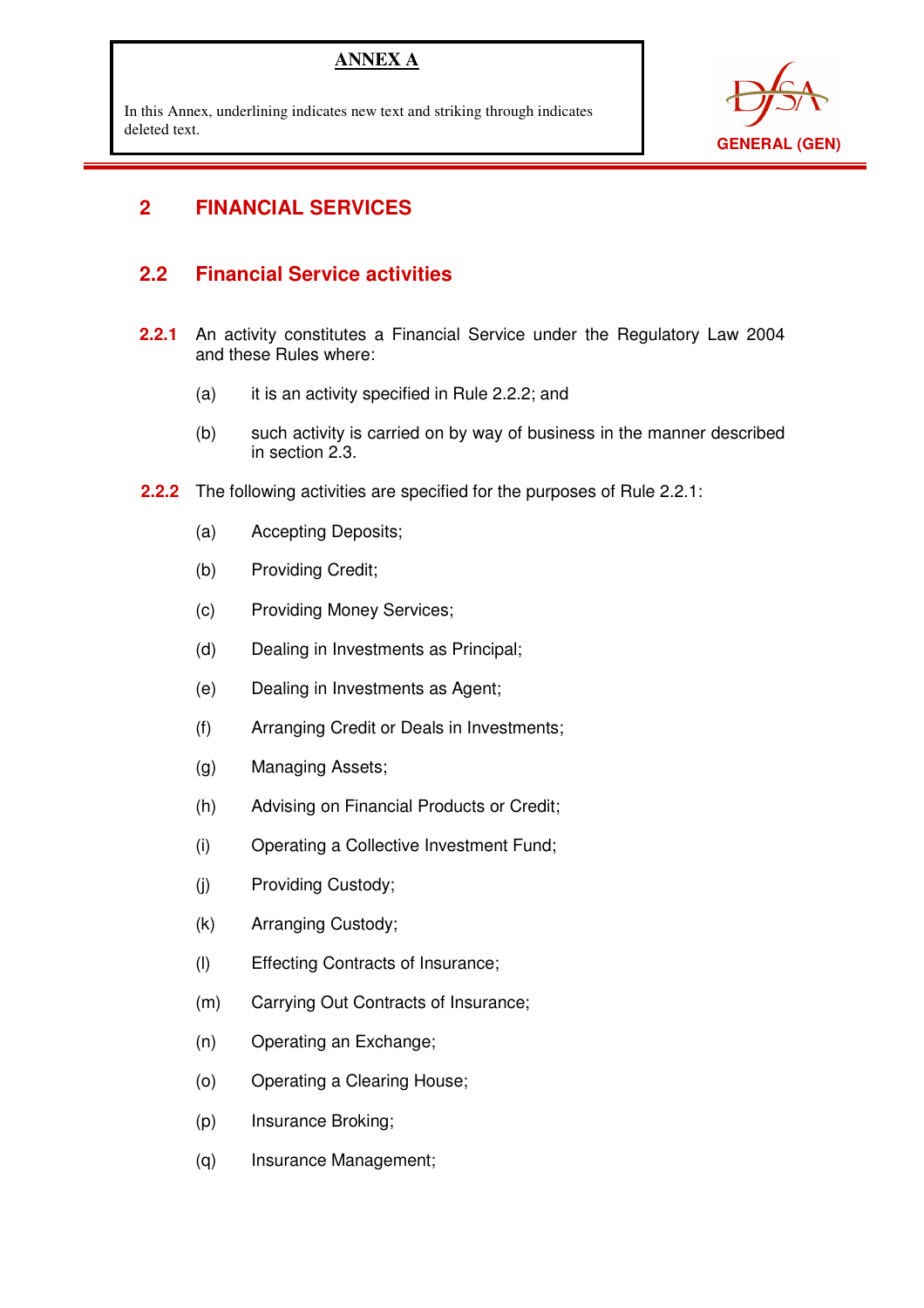

- (r) Managing a Profit Sharing Investment Account;
- (s) Operating an Alternative Trading System; and [Added][VER4/08-05]
- (t) Providing Trust Services; and
- (u) Providing Fund Administration

#### **Guidance**

 $\overline{a}$ 

Note that the ambit of these activities in Rule 2.2.2 may be restricted under COB and may be fettered by the continuing operation of Federal Law.

### **2.12 Operating a collective investment fund**

- **2.12.1** (1) In Rule 2.2.2 Operating a Collective Investment Fund means: (a) establishing, operating, establishing or winding up a Collective Investment Fund.
	- (b) acting as the trustee or as the depositary of a Collective Investment Fund or;
	- (c) acting as the responsible entity or authorised corporate director of a Collective Investment Fund. or
	- (d) acting as the administrator of a Collective Investment Fund, which includes the performance of valuation services or fund accounting services or acting as transfer agents or registration agents for such funds.
	- (2) For the purposes of (1), "operating" a Collective Investment Fund includes being responsible for the management of the property held for or within a Fund under the Fund's constitution.

### **2.24 Providing fund administration**

- **2.24.1** In Rule 2.2.2, Providing Fund Administration means providing one or more of the following services in relation to a Fund:
	- (a) processing dealing instructions including subscriptions, redemptions, stock transfers and arranging settlements;
	- (b) valuing of assets and performing net asset value calculations;
	- (c) maintaining the share register and Unitholder registration details;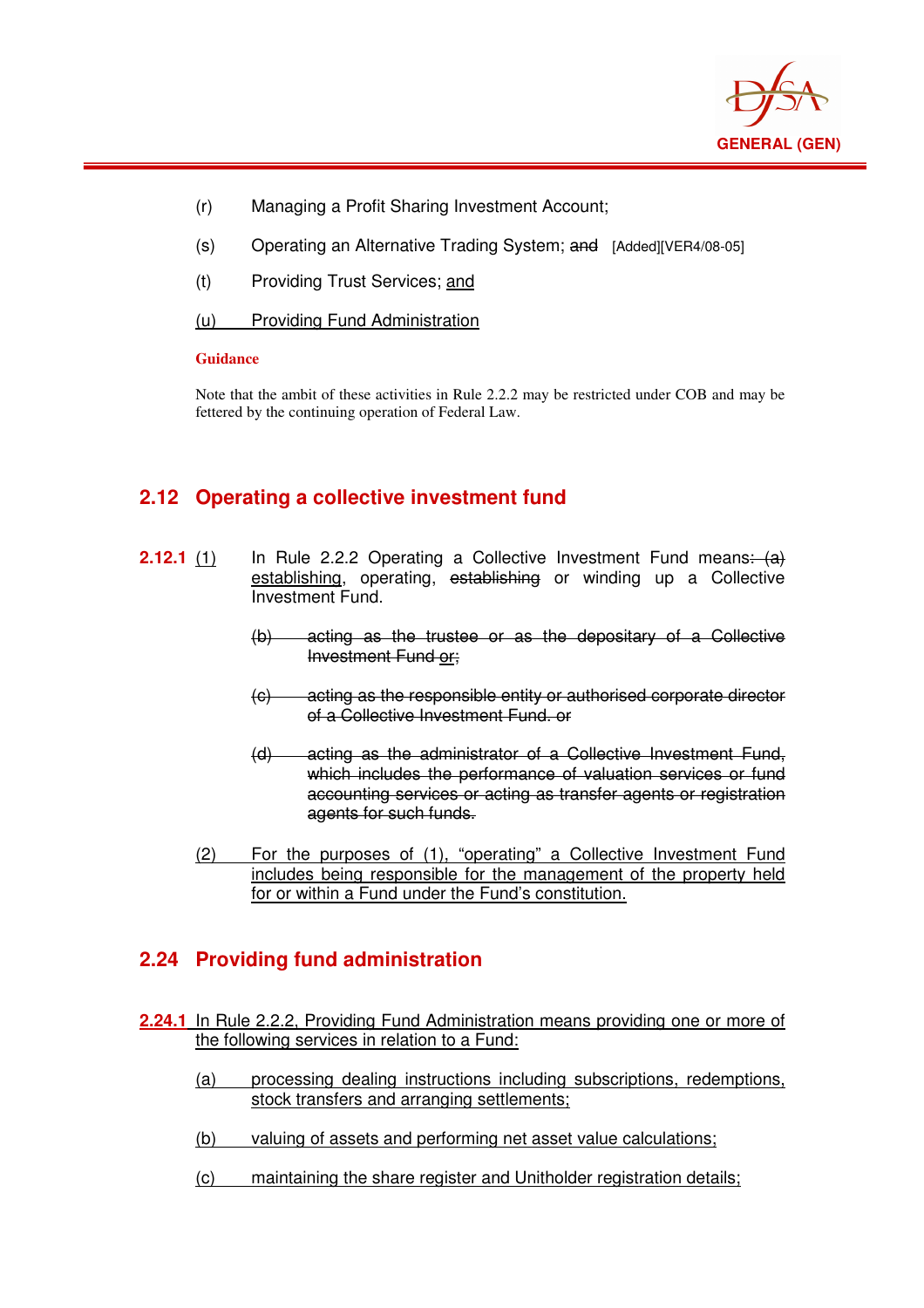

- (d) performing anti money laundering requirements;
- (e) undertaking transaction monitoring and reconciliation functions;
- (f) performing administrative activities in relation to banking, cash management, treasury and foreign exchange;
- (g) producing financial statements, other than as the Fund's registered auditor; or
- (h) communicating with participants, the Fund, the Operator, the fund managers, the prime brokers, the Regulators and any other parties in relation to the administration of the Fund.

### **3 FINANCIAL SERVICES WHICH MAY BE CARRIED ON IN OR FROM THE DIFC**

**3.1 Application** 

 $\overline{a}$ 

**3.1.1** Chapter 3 applies to every Authorised Firm and Authorised Market Institution.

#### **3.2 Permitted Financial Services for Authorised Firms**

- **3.2.1** Pursuant to Article 42(1)(a) an Authorised Firm, subject to the Rules in this section, may carry on any one or more of the following Financial Services:
	- (a) Accepting Deposits;
	- (b) Providing Credit;
	- (c) Dealing in Investments as Principal;
	- (d) Dealing in Investments as Agent;
	- (e) Arranging Credit or Deals in Investments;
	- (f) Managing Assets;
	- (g) Advising on Financial Products or Credit;
	- (h) Operating a Collective Investment Fund
	- (i) Providing Custody;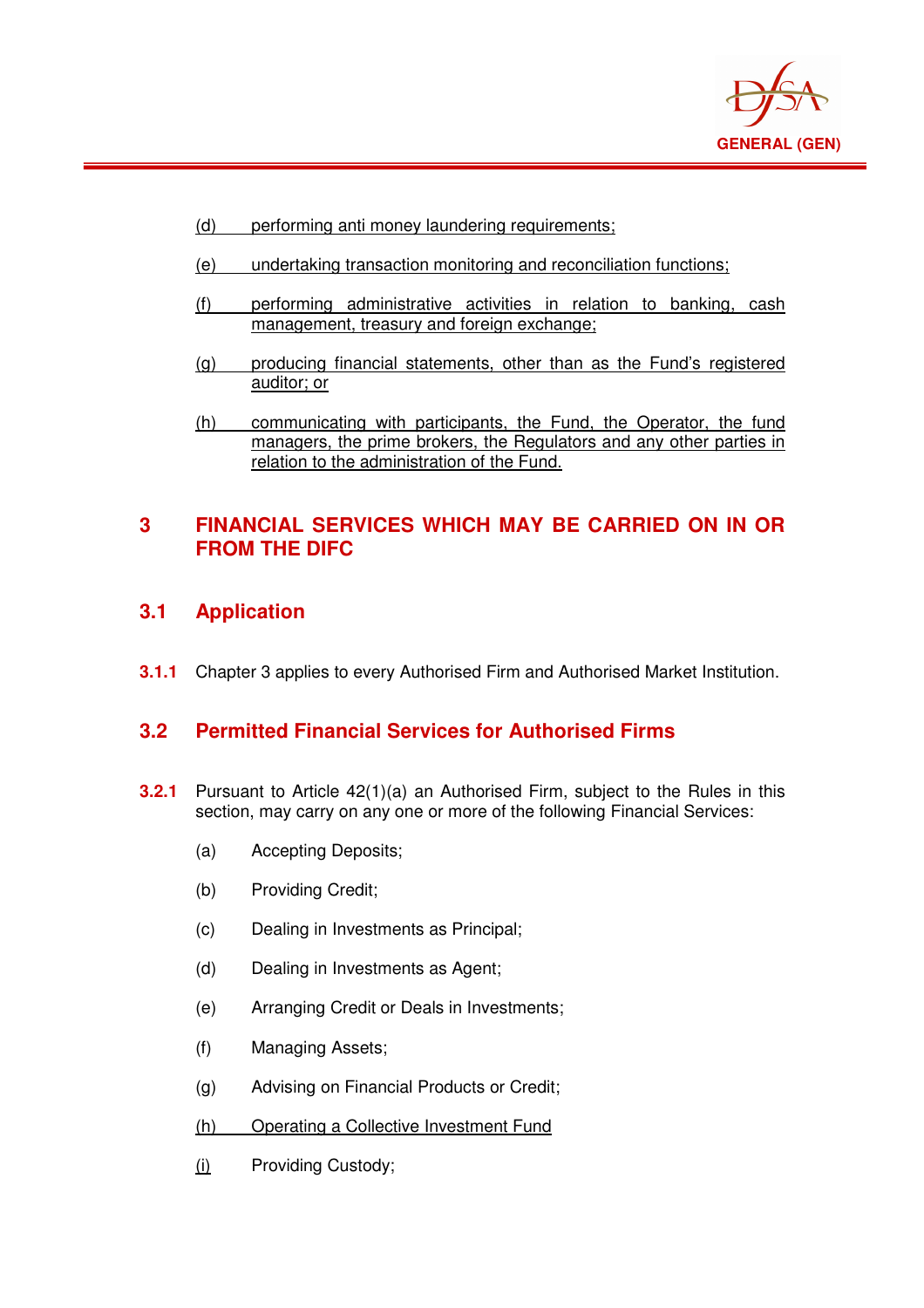

- (j) Arranging Custody;
- (k) Effecting Contracts of Insurance;
- (l) Carrying Out Contracts of Insurance;
- (m) Insurance Broking;
- (n) Insurance Management;
- (o) Managing a Profit Sharing Investment Account;
- (p) Operating an Alternative Trading System; and [Added][VER4/08-05]
- (q) Providing Trust Services; and
- (r) Providing Fund Administration

#### **Guidance**

 $\overline{a}$ 

The consequence of Rule 3.2.1 is that no Person may carry on the Financial Service of Providing Money Services. - or Operating a Collective Investment Fund. The prohibition in respect of Operating a Collective Investment Fund is of a temporary nature and will be in force until the relevant legislation has been drafted and is in effect.

- **3.2.2** The Financial Services of Effecting Contracts of Insurance and Carrying Out Contracts of Insurance may be carried on only by an Authorised Firm which by virtue of its Licence is permitted to carry on such Financial Services and no other Financial Services.
- **3.2.3** The Financial Service of Managing a Profit Sharing Investment Account may be carried on only by an Authorised Firm which by virtue of an appropriate endorsement on its Licence is permitted to conduct Islamic Financial Business.
- **3.2.4** The Financial Service of Operating a Collective Investment Fund may be carried on in respect of an Islamic Fund only by an Operator which by virtue of an appropriate endorsement on its Licence is permitted to conduct Islamic Financial Business.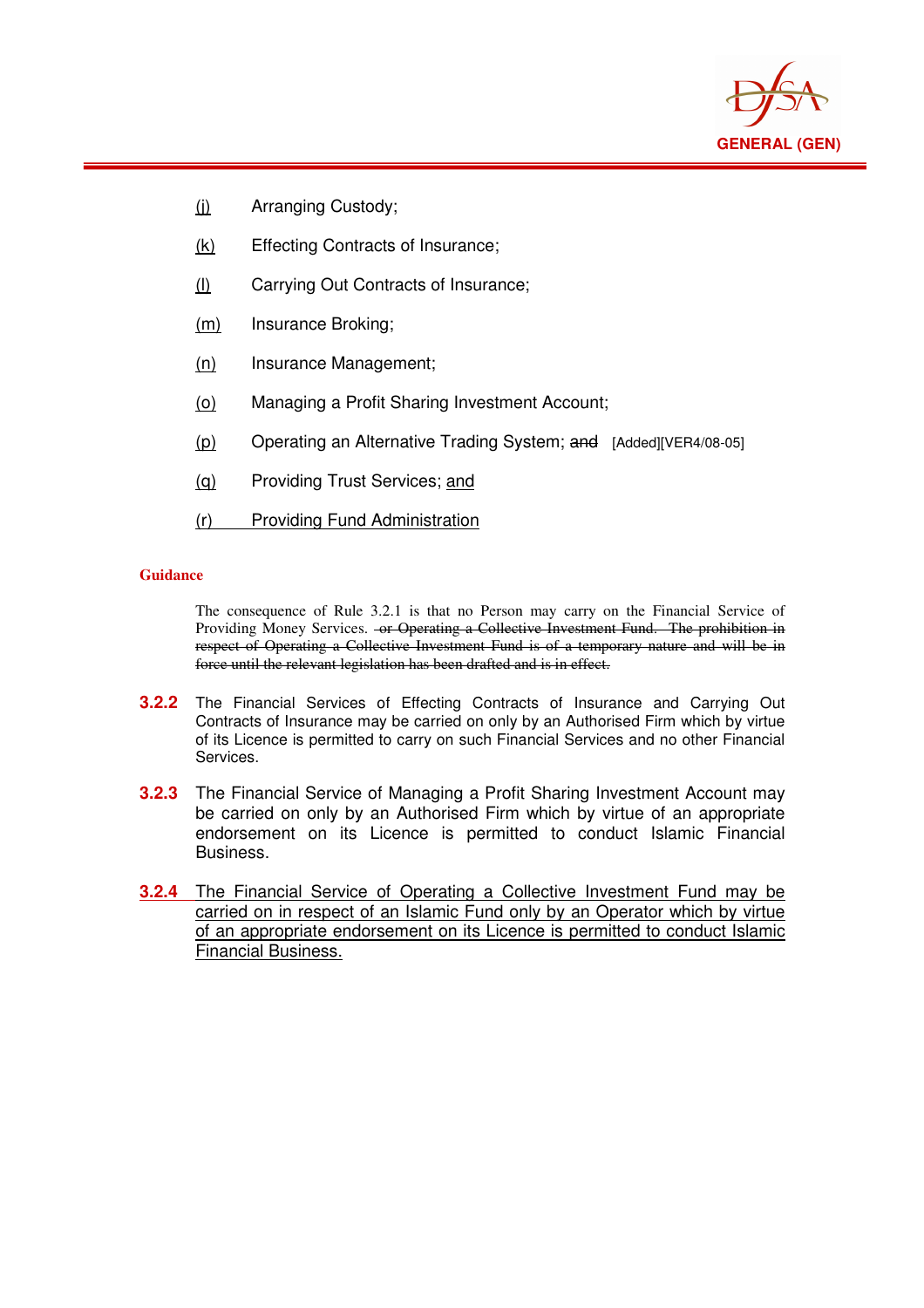

# **5 MANAGEMENT, SYSTEMS AND CONTROLS**

### **5.1 Application**

 $\overline{a}$ 

#### **Guidance**

- 1. The purpose of this chapter is:
	- a. to set out the requirements for senior management within an Authorised Person to take direct responsibility for their Authorised Person's arrangements on matters likely to be of interest to the DFSA wherever they may give rise to risks to the DFSA's objectives or they affect the DFSA's functions under the legislation applicable in the DIFC; and
	- b. to require an Authorised Firm to vest responsibility in senior management for effective and responsible organisation and to have effective systems and controls.
- 2. In relation to an Authorised Market Institution, this chapter should be read in conjunction with the AMI module. [Amended][VER3/04-05]
- 3. In relation to an Authorised Firm which is an Operator, this chapter should be read in conjunction with the CIR module and construed to take into account any Fund which the Authorised Firm operates.

### **App3 COLLECTIVE INVESTMENT FUNDS**

#### **A3.1 Definition of a collective investment fund**

#### **Guidance**

**Article 18 of the Collective Investment Law 2006 sets out arrangements which amount to collective investment as follows:**

#### **A3.2 Arrangements constituting a Collective Investment Fund**

- A Collective Investment Fund ("Fund") is, subject to Article 19 arrangement with respect to property of any description, including money, where:
	- $(a)$  the purpose or effect of the arrangements is to enable persons taking part in the arrangements (whether by becoming owners of the property or any part of it or otherwise) to participate in or receive profits or income arising from the acquisition, holding, management or disposal of the property or sums paid out of such profits or income;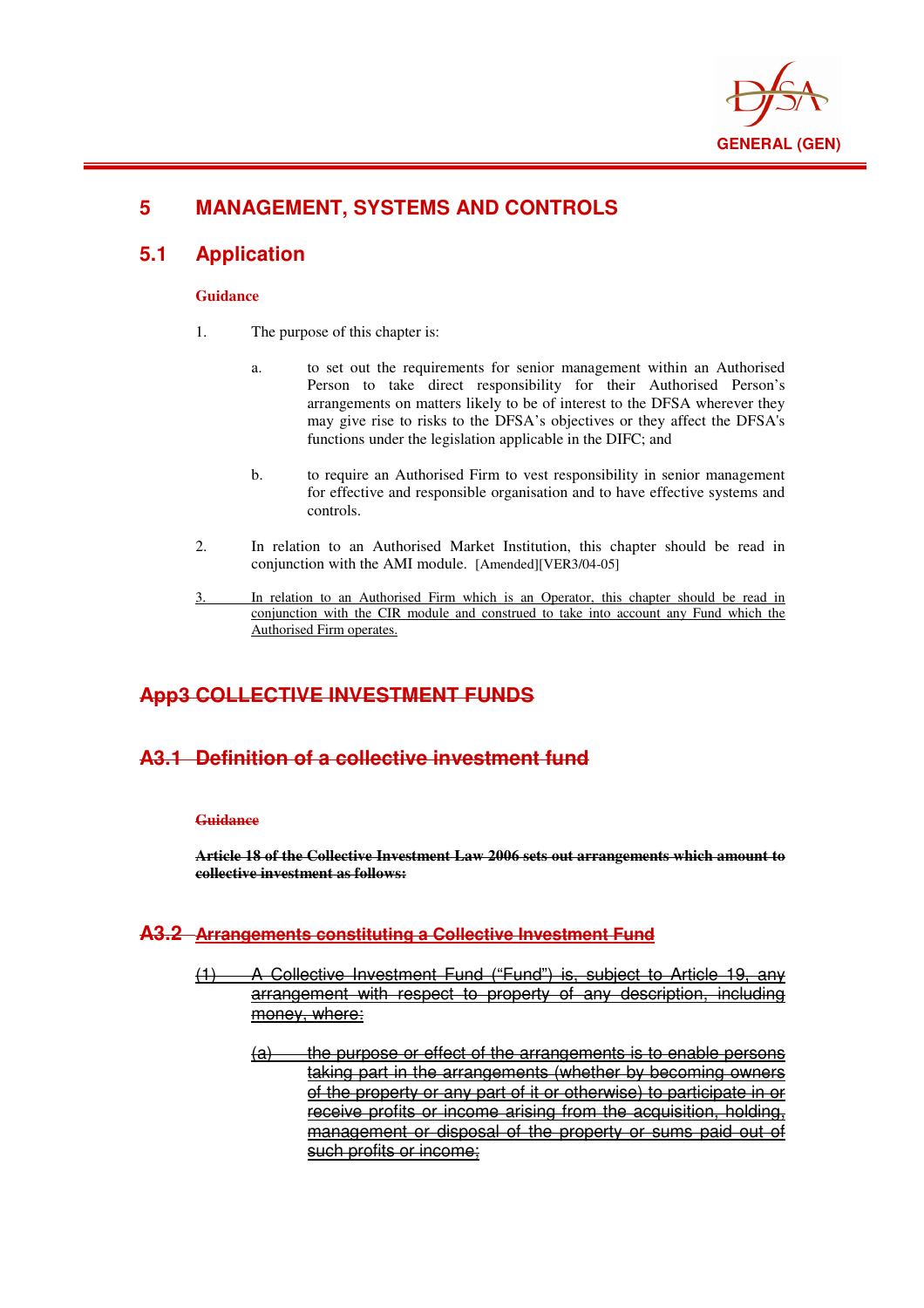

- $(b)$  the arrangements must be such that the persons who are to participate ("Participants") in the arrangement do not have dayto-day control over the management of the property, whether or not they have the right to be consulted or to give directions: and
- (c) the arrangements have either or both of the following characteristics:
	- $(i)$  the contributions of the Participants and the profits or income out of which payments are to be made to them are pooled; or
		- the property is managed as a whole by or on behalf of the Operator of the Fund.
- (2) If the arrangement provides for such pooling as is mentioned in Article 18 (1)I(i) in relation to separate parts of the property, the arrangement is not to be regarded as constituting a single Collective Investment Fund unless the Participants are entitled to exchange rights in one part for rights in another.

#### **A3.3 Exclusions**

 $\overline{a}$ 

#### **Guidance**

Article 19 of the Collective Investment Law 2006 empowers the DFSA to make Rules excluding certain arrangements or types of arrangements from constituting a Collective Investment Fund. Pursuant to that Article, Section 4.2 of CIR prescribes the arrangements in A3.4 as not amounting to Collective Investment:

#### **A3.4 Prescribed Arrangements**

#### **Guidance**

- Arrangements do not, for the purposes of Article 18 of the Collective Investment Law 2006, amount to a Collective Investment Fund if:
	- (a) the whole amount of each participant's contribution is a Deposit which is accepted by an Authorised Firm authorised under its Licence to carry on the Financial Service of Accepting Deposits;
	- (b) (i) the arrangements are arrangements under which the rights or interests of participants are rights or interests in money held in a common account; and
		- (ii) the money is held in the account on the understanding that an amount representing the contribution of each participant is to be applied in making payments to him or in satisfaction of sums owed by him or in the acquisition of property for him or the provision of services to him;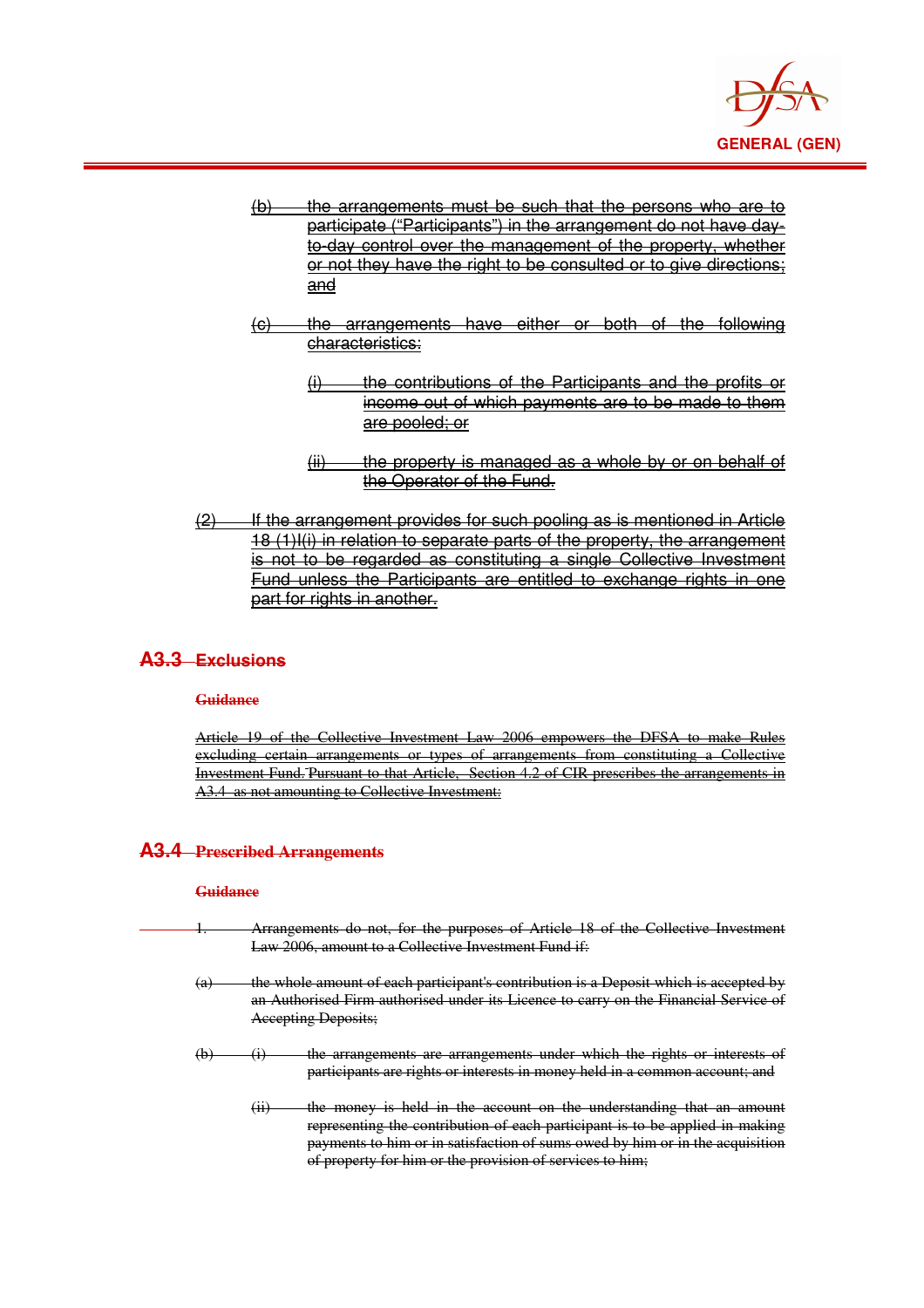

| (e)               | each of the participants carries on a business which does not involve any activities in<br>GEN Rule $2.2.2(d)$ to (k) or (n) to (q) or activities which would be apart from any<br>applicable exclusion and enters into the arrangements for commercial purposes<br>related to that business except where the participant would carry on the business in<br>question by virtue of being a participant in the arrangements;                                                                                                             |  |
|-------------------|----------------------------------------------------------------------------------------------------------------------------------------------------------------------------------------------------------------------------------------------------------------------------------------------------------------------------------------------------------------------------------------------------------------------------------------------------------------------------------------------------------------------------------------|--|
| (d)               | each of the participants is a Body Corporate in the same Group as the operator;                                                                                                                                                                                                                                                                                                                                                                                                                                                        |  |
| (e)               | the arrangements are franchise arrangements;                                                                                                                                                                                                                                                                                                                                                                                                                                                                                           |  |
| (f)               | the purpose is the provision of clearing services and the services are operated by an<br><b>Authorised Market Institution;</b>                                                                                                                                                                                                                                                                                                                                                                                                         |  |
| $\left(g\right)$  | the rights or interests of the participants are Investments of the kind specified under<br><b>GEN Rule A2.1.1(d);</b>                                                                                                                                                                                                                                                                                                                                                                                                                  |  |
| (h)               | the rights or interests of the participants are time share rights; or                                                                                                                                                                                                                                                                                                                                                                                                                                                                  |  |
| $\ddot{a}$        | a predominant purpose of the arrangements is to enable the participants to<br>$\overline{a}$<br>share in the use or enjoyment of property or to make its use or enjoyment<br>available gratuitously to others; and                                                                                                                                                                                                                                                                                                                     |  |
|                   | the property to which the arrangements relate does not consist of the<br>(ii)<br>eurrency of any country or territory and does not consist of or include any<br>Investment of the kind specified in GEN Rule A2.1.1 or which would be of<br>such a kind apart from any applicable exclusion.                                                                                                                                                                                                                                           |  |
| 2.                | Arrangements do not, for the purposes of Article 18 of the Collective Investment<br>Law 2006, amount to a Collective Investment Fund if:                                                                                                                                                                                                                                                                                                                                                                                               |  |
| $\left( a\right)$ | the arrangements are arrangements under which the rights or interests of the<br>participants are represented by the following:                                                                                                                                                                                                                                                                                                                                                                                                         |  |
|                   | Debentures which are issued by a single Body Corporate which is not an<br>$\left( i\right)$<br>open ended investment company or which are issued by a single issuer<br>which is not a Body Corporate and are guaranteed by the government of any<br>country or territory;                                                                                                                                                                                                                                                              |  |
|                   | Debentures falling within (i) which are convertible into or exchangeable for<br>(ii)<br>Shares provided that those Shares are issued by the same Person as issued<br>the Debentures falling within (i) or issued by a single other issuer;                                                                                                                                                                                                                                                                                             |  |
|                   | (iii) Debentures issued by the same government or public authority; or                                                                                                                                                                                                                                                                                                                                                                                                                                                                 |  |
|                   | Warrants which are issued otherwise than by a Collective Investment Fund<br>(iv)<br>and which confer rights in respect of Shares or Investments, falling within<br>$(i)$ , $(ii)$ or $(iii)$ , issued by the same issuer; or                                                                                                                                                                                                                                                                                                           |  |
| $\biguplus$       | the arrangements are arrangements which would fall within (a) were it not for the fact<br>that the rights or interests of a participant (counterparty) whose ordinary business<br>involves him engaging in activities which fall within GEN chapter 2 or would do so<br>apart from any applicable exclusions or include rights or interests under a swap<br>agreement, that is to say, arrangements the purpose of which are to facilitate the<br>making of payments to participants whether any particular amount or currency or at a |  |

 $\overline{a}$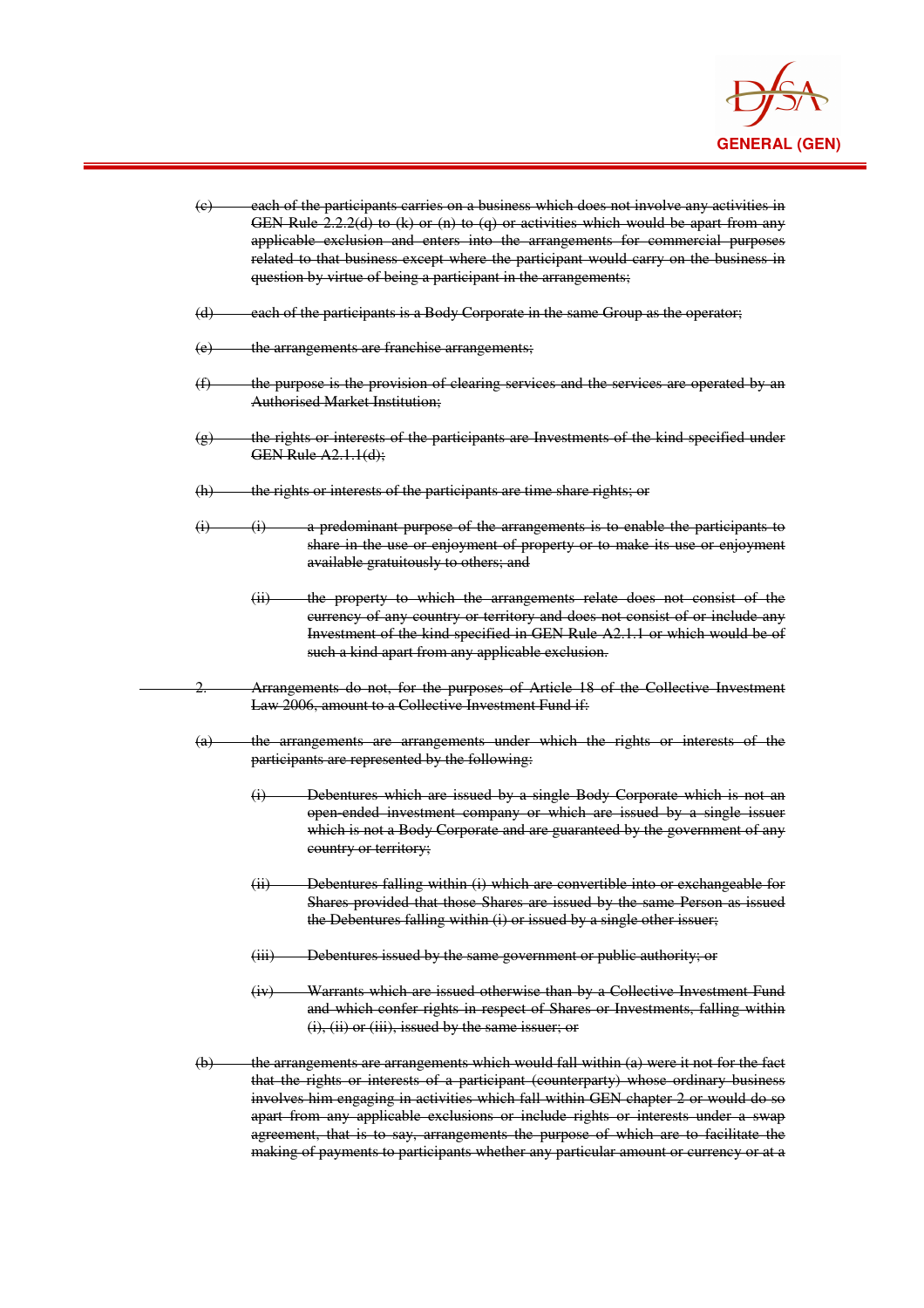

|      | particular time or rate of interest or any combination of those things, being<br>arrangements under which:                                                                                                                                                                                                                                                                                                                                                                                                                                                                                                                                                                                                                           |
|------|--------------------------------------------------------------------------------------------------------------------------------------------------------------------------------------------------------------------------------------------------------------------------------------------------------------------------------------------------------------------------------------------------------------------------------------------------------------------------------------------------------------------------------------------------------------------------------------------------------------------------------------------------------------------------------------------------------------------------------------|
|      | the counterparty is entitled to receive amounts, whether representing<br>$\ddot{a}$<br>principal or interest, payable in respect of any property subject to the<br>arrangement or sums determined by reference to such amount; and                                                                                                                                                                                                                                                                                                                                                                                                                                                                                                   |
|      | the counterparty makes payments, whether or not all of the same amount<br>(ii)<br>and whether or not in the same currency as those referred in (i), which are<br>calculated in accordance with agreed formula by reference to the amounts or<br>sums referred to those amounts or sums.                                                                                                                                                                                                                                                                                                                                                                                                                                              |
|      | A Contract of Insurance does not, for the purposes of Article 18 of the Collective<br>Investment Law 2006, amount to a Collective Investment Fund.                                                                                                                                                                                                                                                                                                                                                                                                                                                                                                                                                                                   |
|      | Unless it is operated for collective investment purposes a Body Corporate, whether it<br>is a closed ended or open ended company, does not, for the purposes of Article 18 of<br>the Collective Investment Law 2006, amount to a Collective Investment Fund.                                                                                                                                                                                                                                                                                                                                                                                                                                                                         |
| $5-$ | Unless it is operated for collective investment purposes a Partnership, whether or not<br>it is in the form of a limited partnership, does not, for the purposes of Article 18 of<br>the Collective Investment Law 2006, amount to a Collective Investment Fund.                                                                                                                                                                                                                                                                                                                                                                                                                                                                     |
| 6.   | Arrangements do not, for the purposes of Article 18 of the Collective Investment<br>Law 2006, amount to a Collective Investment Fund if the arrangements constitute an<br>account, portfolio or fund which is a Profit Sharing Investment Account.                                                                                                                                                                                                                                                                                                                                                                                                                                                                                   |
|      | Arrangements do not, for the purposes of Article 18 of the Collective Investment<br>Law 2006, amount to a Collective Investment Fund if the arrangements constitute<br>individual portfolios or accounts managed under a separate investment management<br>agreement with each Client whereby the Authorised Firm agrees to manage that<br>particular Client's Investments and monies on a discretionary basis and such<br>individual portfolios or accounts are grouped together on the basis of the relevant<br>Clients having similar risk profiles solely for the purposes of facilitating the buying<br>and selling by the Authorised Firm of Investments for each Client's portfolio or<br>account on a group or pooled basis. |

# **App 5 FEES**

 $\overline{a}$ 

# **A5.1 Fees table**

#### **A5.1.1** The fees table.

[Amended] [VER2/10-04] [Amended]VER3/04-05] [Amended]VER4/08-05]

| a) | Accepting Deposits or Providing Credit | \$50,000 |
|----|----------------------------------------|----------|
|    |                                        |          |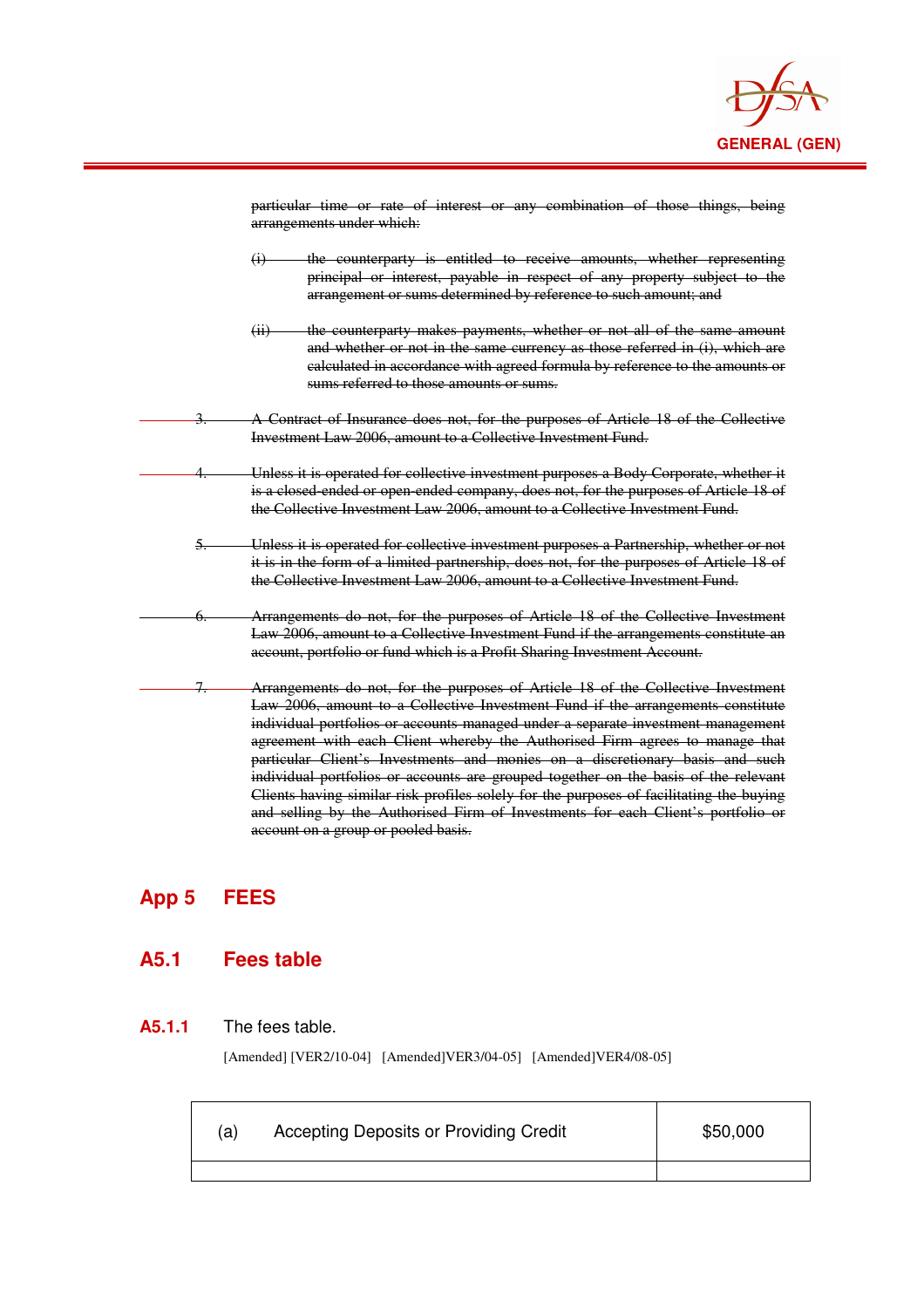

| (b) |                   | Dealing in Investments as Principal                                                         | \$30,000 |
|-----|-------------------|---------------------------------------------------------------------------------------------|----------|
| (c) | (i)               | Dealing in Investments as Agent; or                                                         | \$10,000 |
|     | (ii)              | Arranging Credit or Deals in Investments;<br>or                                             |          |
|     | (iii)             | Managing Assets; or                                                                         |          |
|     | (iv)              | Advising on Financial Products or Credit;<br>or                                             |          |
|     | (v)               | Providing Custody; or                                                                       |          |
|     | (vi)              | Arranging Custody; or                                                                       |          |
|     | (vii)             | Insurance Broking; or                                                                       |          |
|     | (viii)            | Insurance Management; or                                                                    |          |
|     | (ix)              | Effecting Contracts<br>of<br>Insurance<br>or<br>Carrying out Contracts of Insurance:        |          |
|     |                   | (A)<br>where the applicant is intending<br>to carry on business as a Captive<br>Insurer; or |          |
|     |                   | (B)<br>where the Authorised Firm is<br>carrying on business as a Captive<br>Insurer;        |          |
|     | (x)               | Managing a Profit Sharing Investment<br>Account; <del>or</del>                              |          |
|     | (x <sub>i</sub> ) | Providing Trust Services; or                                                                |          |
|     | (xii)             | Providing Fund Administration.                                                              |          |
| (d) | (i)               | Operating an Alternative Trading System<br><u>or</u>                                        | \$30,000 |
|     | (ii)              | Operating a Collective Investment Fund.                                                     |          |
| (e) |                   | Effecting Contracts of Insurance or Carrying out<br>Contracts of Insurance:                 | \$50,000 |
|     | (i)               | where the applicant is not also intending                                                   |          |

 $\overline{a}$